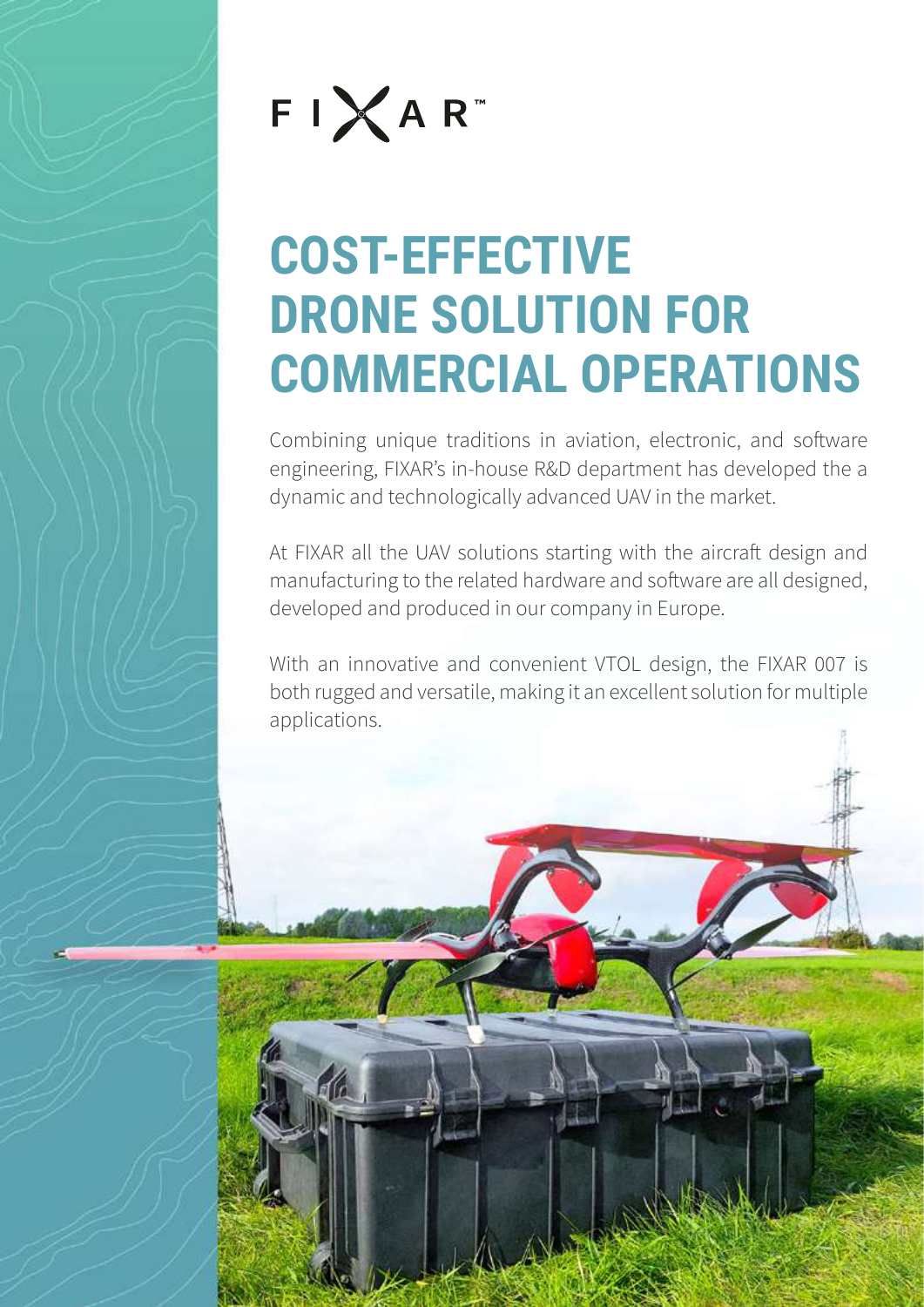## **MEET FIXAR 007**

#### **MAXIMIZED EFFICIENCY**

- Cost savings up to 35% compared to other drone solutions on market
- Innovative & proven technology to gain the competitive edge
- Up to 60 min flight time and 2 kg (4.4 lbs) payload capacity
- High maneuverability
- Extreme resistance to severe weather conditions

### **END-TO-END INTEGRATED SOLUTION**

- Ready-to-fly , all-in-one solution
- Swappable payload module ensures FIXAR 007 can be used for multiple tasks
- Easy to operate: 2 minutes and 9 clicks to launch a mission
- 12-month/ 80 flights warranty period and world-class technical and operational support

### **RELIABLE TECHNOLOGY**

- Robust control and fail-safe operation with proprietary Autopilot
- Autonomous take-off & landing even over unstructured terrain
- Protection from strong electromagnetic fields
- Free from bulky launchers or capture devices
- Approved for BVLOS flights



© 2022, FIXAR-AERO LLC. All rights reserved. FIXAR is a trademark of FIXAR-AERO LLC, registered in Latvia.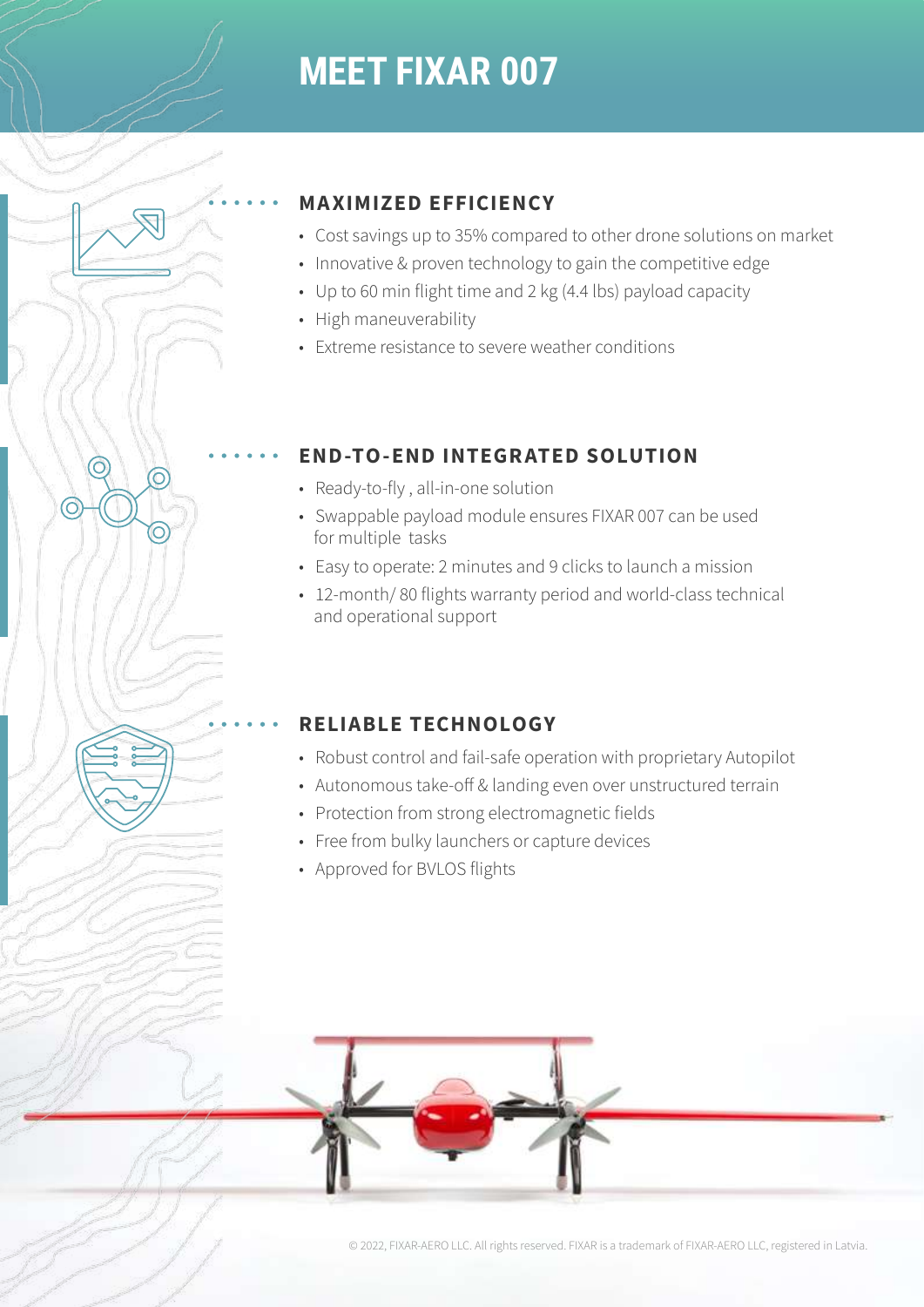### **SOLUTION COMPONENTS**

- **1** FIXAR 007 Aircraft body
- **2** Left Wing Panel
- **3** Right Wing Panel
- **4** Left Side Airframe Panel
- **5** Right Side Airframe Panel
- **6** Stabilizer
- **7** Vehicle's Rechargeable Battery
- **8** Charging Unit 12/220V
- **9** Payload Module as per client's requirements
- **10** xGroundControl Station end user software and User Manual
- **11** Telemetry Kit
- **12** FIXAR 007 User Manual
- **13** FIXAR 007 System Passport
- 14 Heavy-duty transport and storage case



### **TRAINING AND WARRANTY POLICIES**

In order to deliver a complete end-to-end solution, FIXAR package includes a free of charge 2-day long training course covering the essential information necessary to fly the FIXAR drone, including the online certification required to benefit from the warranty.

FIXAR 007 package comes with a warranty period of 12 months or 80 flights (take-off and landing cycle), effective from the date the product is received by the customer. During the warranty period FIXAR provides free of charge service and support (DDU Dealers facility), to repair any damages or malfunction covered by the warranty and that is not in result of any misuse of the equipment, damages resulted from bad weather conditions or by third parties.

ШI

**THIM!**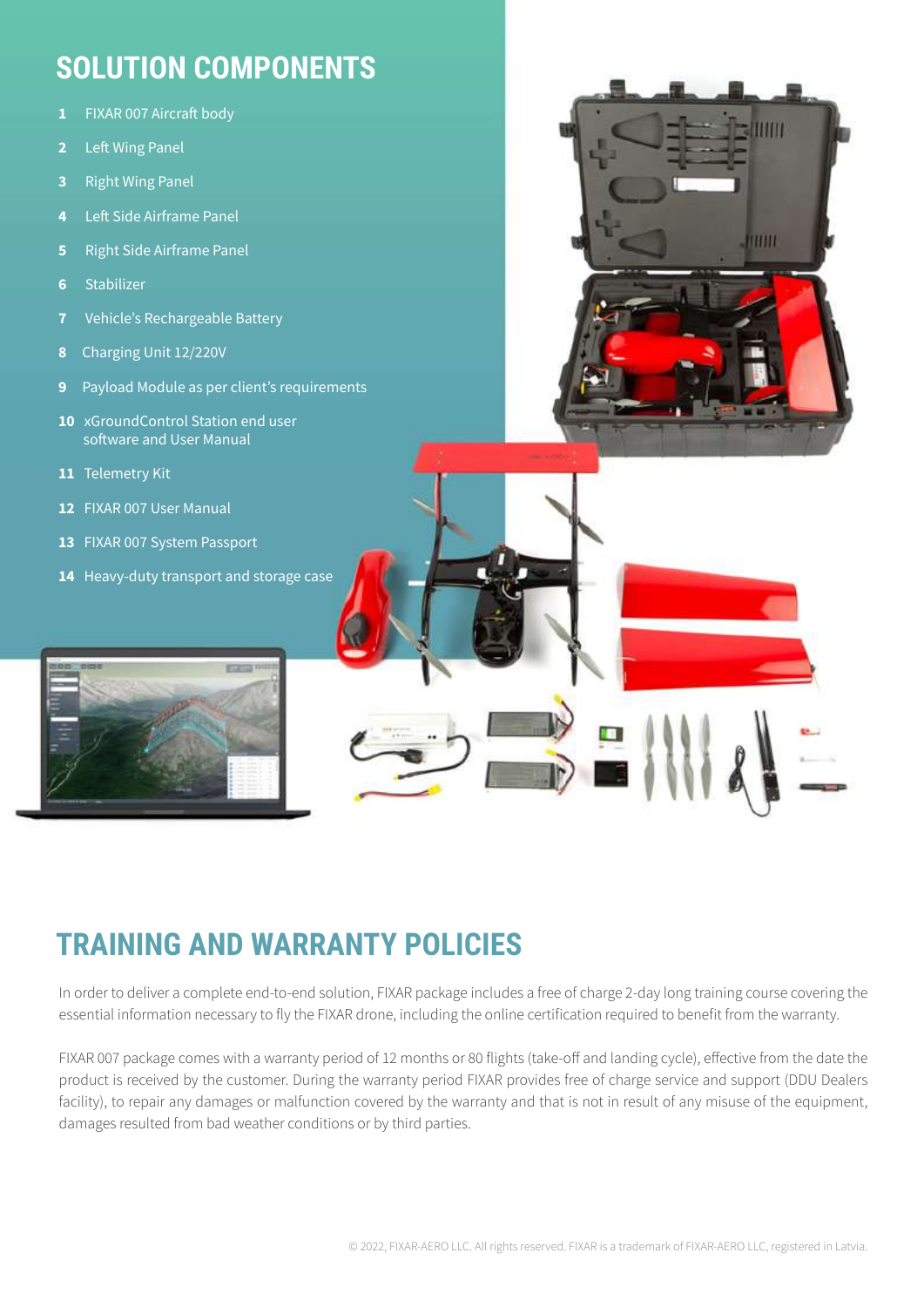## **FIXAR 007 FIELDS OF USE**



#### **AERIAL PHOTOGRAPHY**

surveying, 3D-modeling, cartography, mapping, linear infrastructure inspections

#### **AGRICULTURE AND FORESTRY**

bio protection, field monitoring, vegetation indices, forest management

#### **REAL-TIME VIDEO MONITORING**

safety and security operations, construction progress, road traffic, guarded perimeters, oil and gas pipelines, linear infrastructure facilities

#### **DELIVERY**

last-mile delivery, document delivery, medication and blood delivery



#### **LASER SCANNING**

high-precision three-dimensional models of various objects

#### **COUNTER UAV SOLUTION**

interception of drones-intruders

© 2022, FIXAR-AERO LLC. All rights reserved. FIXAR is a trademark of FIXAR-AERO LLC, registered in Latvia.